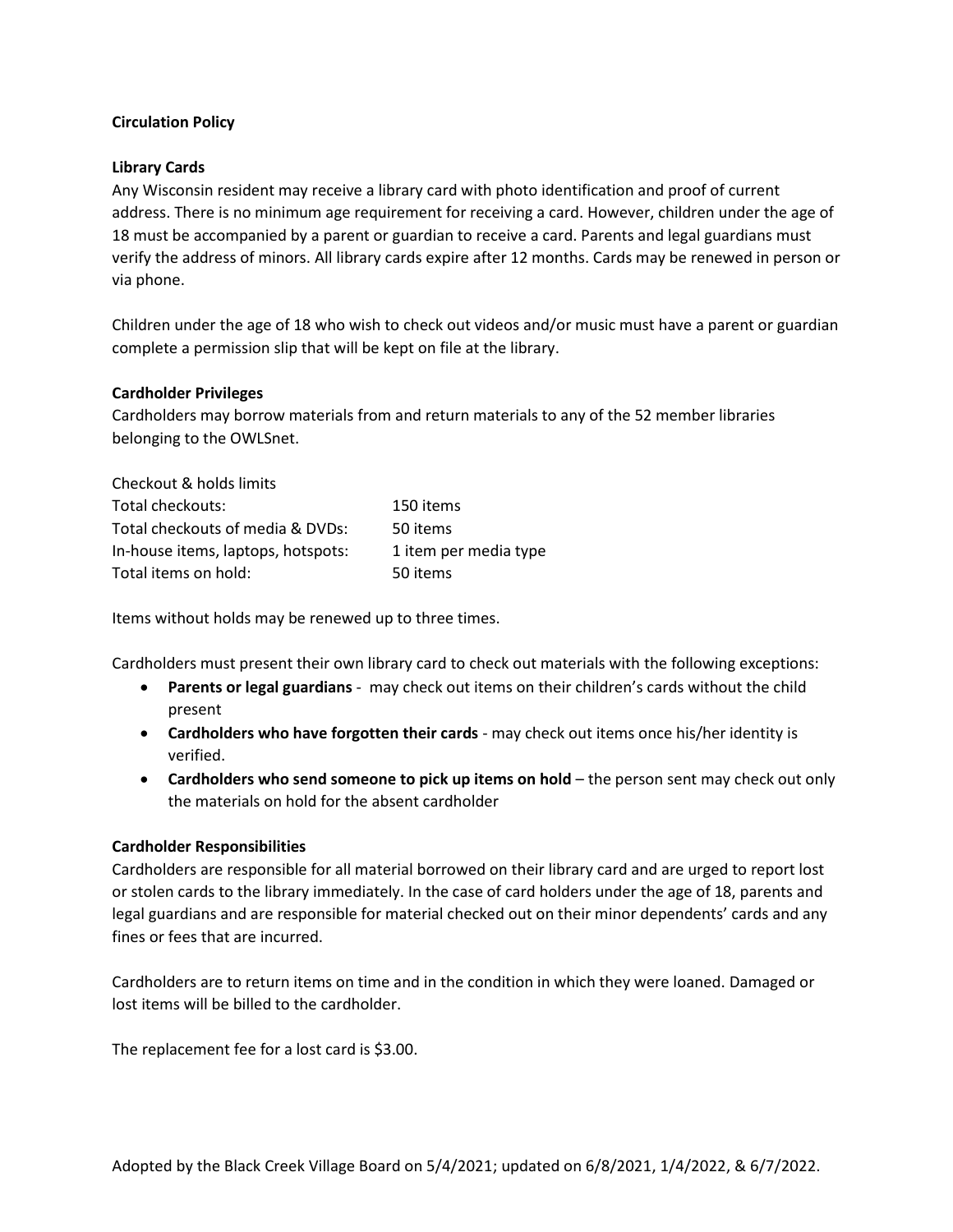## **Loan Periods**

| <b>High demand books</b> | 14 days |
|--------------------------|---------|
| All other books          | 28 days |
| Magazines                | 14 days |
| <b>CDs</b>               | 14 days |
| Laptops                  | 14 days |
| High demand movies       | 7 days  |
| All other movies         | 14 days |
| Videogames               | 14 days |
| Hotspots                 | 7 days  |

Black Creek Village Library is a fine free library. There are no late fees on items returned after their due date. Fees will be charged for lost or damaged items. Library cards with more than \$5.00 in bills will be blocked from use.

Any unreturned materials will be billed to the library cardholder once the item is 28 days overdue. The cardholder will be billed for the full replacement cost for the item.

Cardholders may be billed for damaged items. Once payment for damaged items has been received, the borrow may have the damaged item. The library only holds damaged items for six months.

Any items (excluding laptops) without holds may be renewed up to three times.

Cards with less than \$5.00 in fees are considered in good standing. Cards that have incurred fines or fees of \$5.00 or more cannot check out library materials.

# **Interlibrary Loan (WISCAT)**

Cardholders in good standing may request items via Interlibrary Loan provided by WISCAT.

Interlibrary Loan (ILL) may not be used to request Items that are owned or have been ordered by Black Creek Village library or another OWLSnet library. It may not be used to request newly published materials, and requests for high-demand materials may be denied.

The loan period for ILL items is determined by the lending library. Requests for renewal of ILL are not subject to the same renewal guidelines. Patrons must contact Black Creek Village Library to request a renewal from the lending library.

All ILL materials checked out at Black Creek Village Library may only be returned to Black Creek Village Library.

Future ILL requests may be denied to patrons who habitually fail to pick up requested items or return them to Black Creek Village library, those who are repeatedly overdue in the in the return of items or those who have repeatedly damaged or lost items.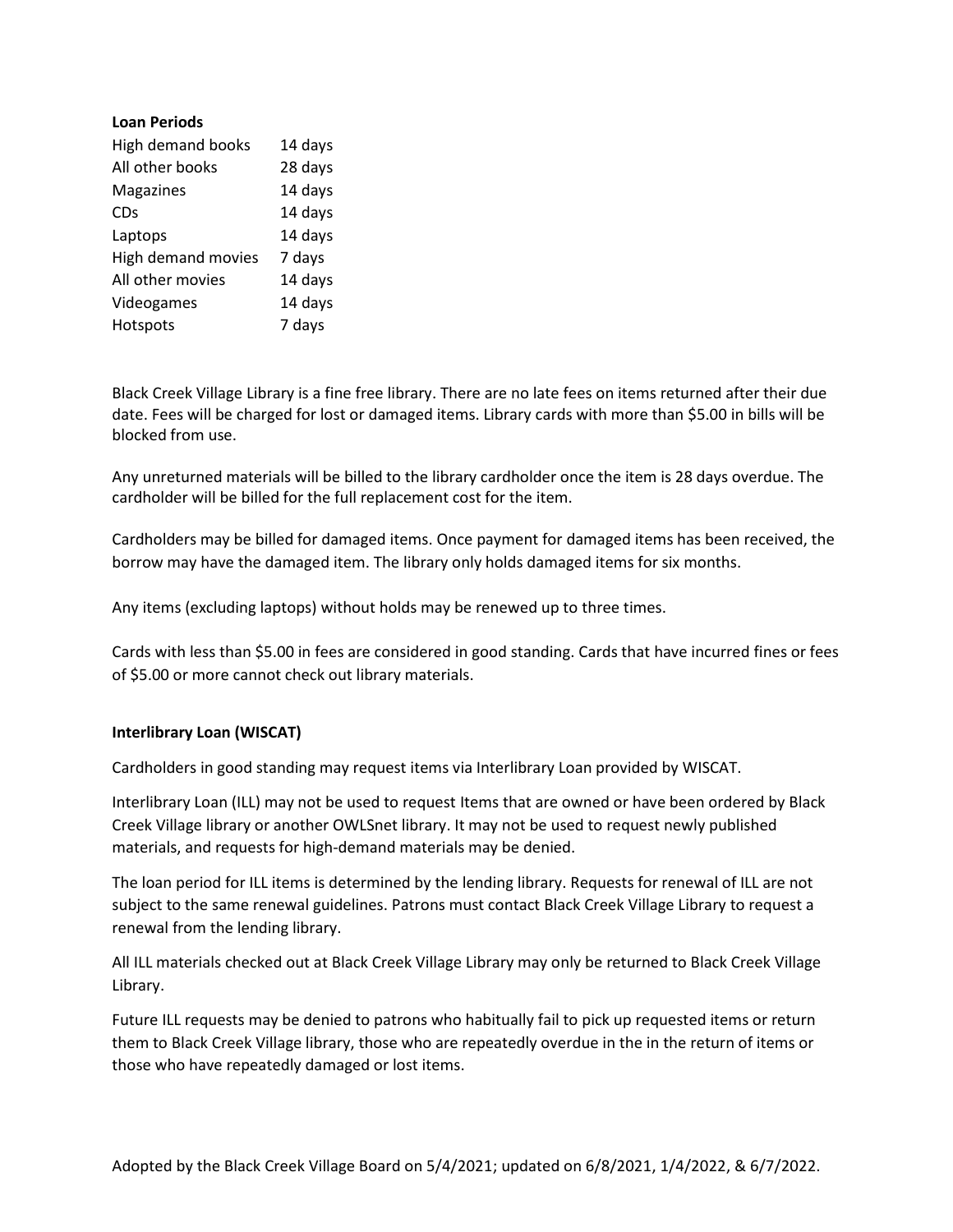# **Laptop Lending Policy (Internal)**

Black Creek Village Library has one laptop available for check out for in-house use. Laptops may be checked out by a library patron in good standing who is at least 18 years of age. The laptop is configured with Deep Freeze, Windows antivirus, and Office 365. A usage agreement will be signed by the borrower at the time of check out. The patron must remain in the library while using the laptop.

- 1. Patrons wishing to check out a laptop for in-house use must be at least 18 years of age with a library card in good standing.
- 2. Borrowers must present their library card and a photo ID (a valid driver's license or current WI State ID) to library staff at the time of check out.
- 3. The borrower will complete and sign the Black Creek Village Library Laptop Use Agreement at the time of check out.
- 4. Laptops circulate for a period of three hours with a maximum of three renewals if no one is waiting.
- 5. Laptops may not be placed on hold.
- 6. Laptops must be returned directly to a library staff member at the Black Creek Village Library circulation desk. All items will be evaluated for damage and missing contents at the time of return.
- 7. Laptops are pre-loaded with anti-virus and other protective software that prevents permanent changes or harmful downloads from causing damage to the hard drive. Borrowers are not allowed to install new software onto a laptop or change existing laptop configurations. In the event that there is a legitimate need to install a basic program or make adjustments for accessibility, please inform a librarian or ask the Library Director for assistance.
- 8. Security settings will reset the computer each time it loses power or is restarted. Data will be lost when the laptop is shutdown or loses power. Patrons are responsible for saving any files created to an external drive. There is no option to save work to the laptop's hard drive. Best practice options include saving files on an external drive, such as a flash drive, or to the cloud.
- 9. The Black Creek Village Library is held harmless by the borrower for any damage, injury, or loss. The library shall bear no responsibility or liability for claims relating to the loss, damage, or interception of any information, data, work product, or other material viewed, searched, or stored on the laptop. All created files will be wiped clean upon the end of usage.
- 10. The Black Creek Village Library staff do not provide technical support for laptop use. Borrowers are expected to have basic familiarity and comfort with the laptop and the software they will be using independently of library staff assistance.
- 11. Any loss or damage of the laptop should be reported immediately. Borrowers should not attempt to troubleshoot problems on the laptop.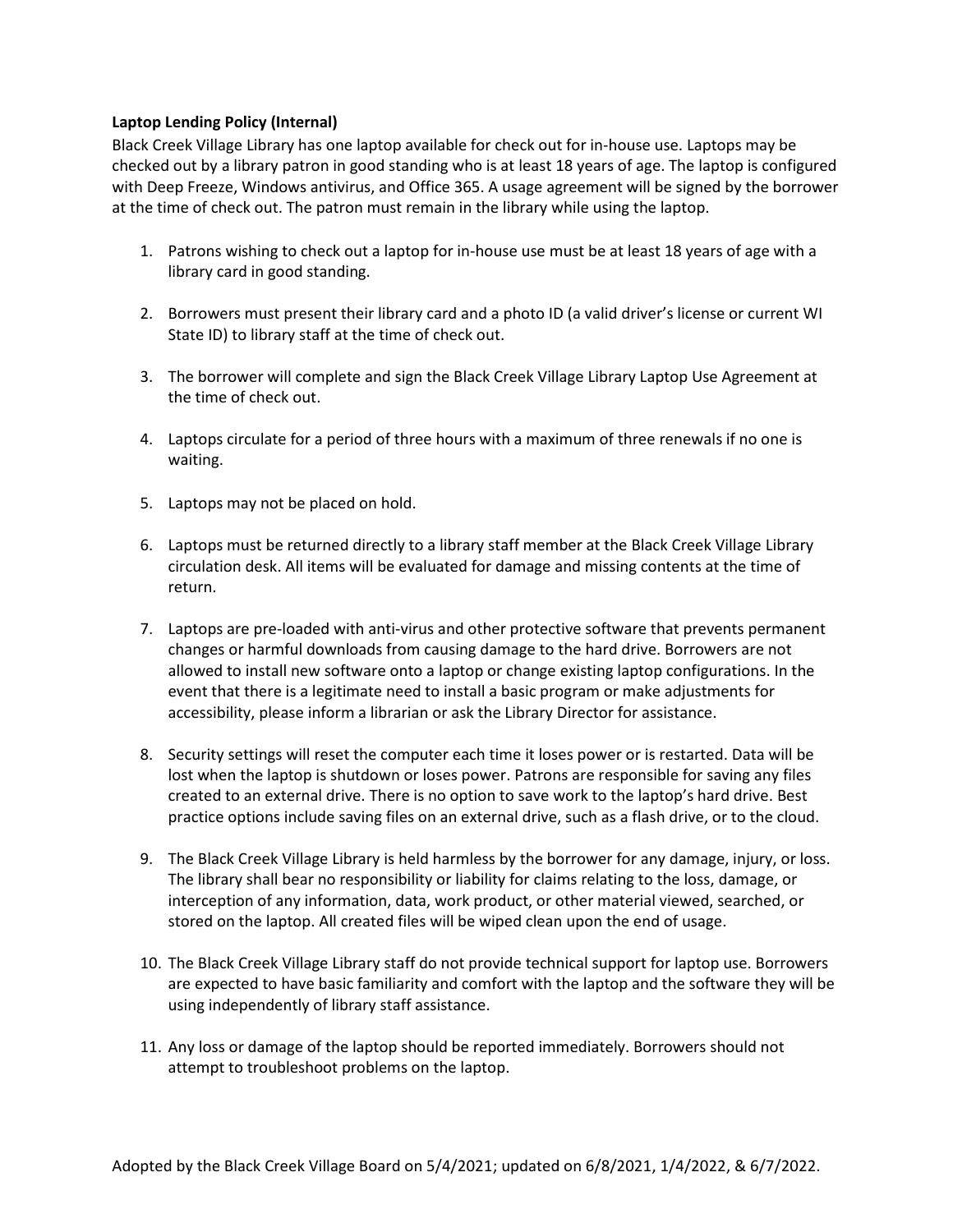- 12. The borrower assumes full responsibility for the cost of repair or replacement in the event the computer or charging cord is lost, stolen, or damaged (up to \$752).
- 13. Borrowers must not engage in any illegal activities (e.g. hacking, pirating, illegal downloads of copyrighted materials, etc.) or engage in any activities inconsistent with library policies. Evidence of illegal or criminal activity will be reported to law enforcement officials.
- 14. Violation of any of the above conditions may result in suspension of laptop-borrowing, patron computer use, or other library privileges.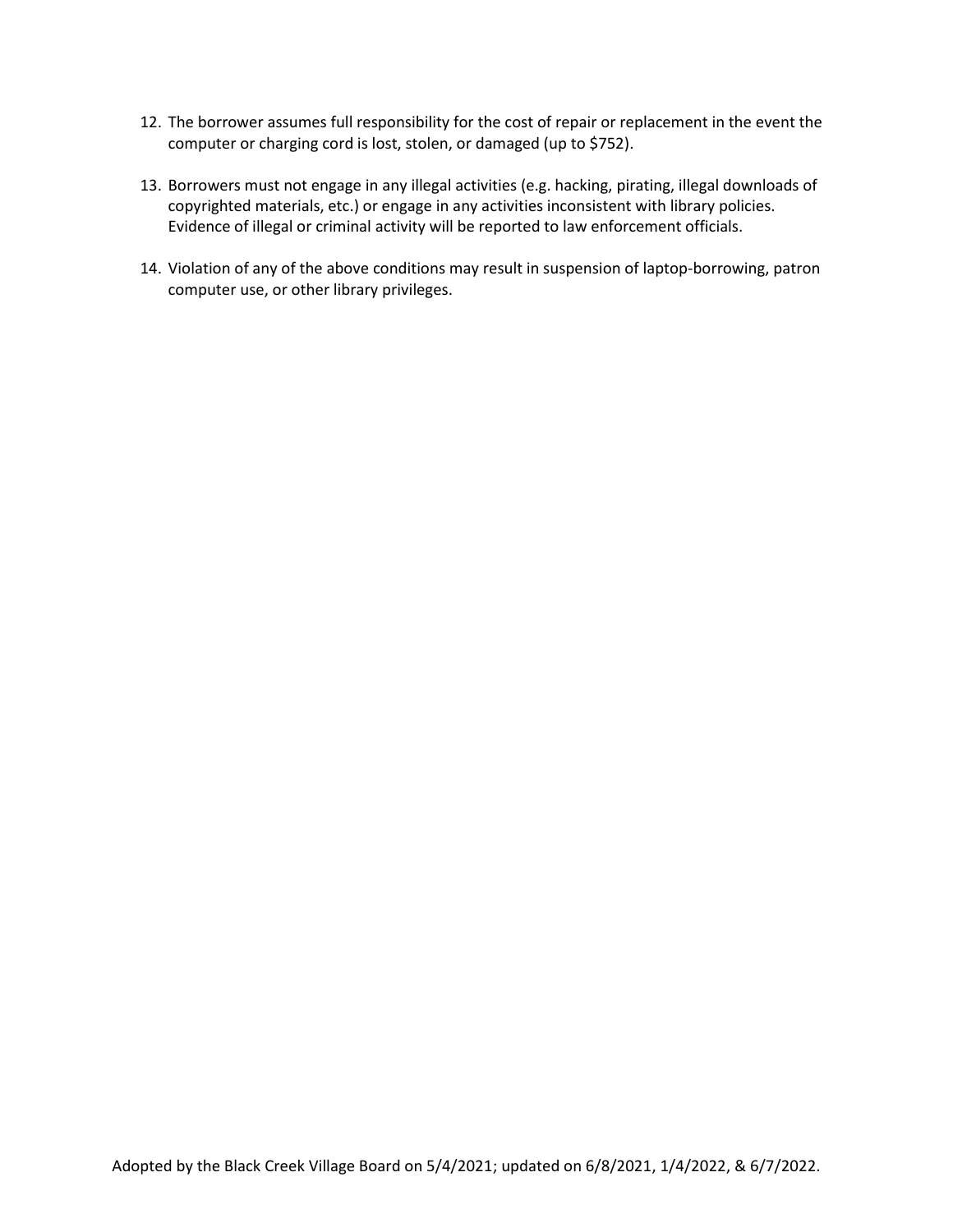## **Laptop Circulation Policy (External)**

Black Creek Village Library has laptops available to check out for use outside of the library. Laptops may be checked out by an established library patron in good standing who is at least 18 years of age. (An established library patron has been a library cardholder for at least one year.) A usage agreement will be signed by the borrower at the time of check out. Laptops are configured with Deep Freeze, Windows antivirus, and Office 365.

## **Policy Guidelines and Procedures**

- 1. Patrons wishing to check out a laptop must be at least 18 years of age with an established library card in good standing.
- 2. Borrowers must present their library card and a photo ID (a valid driver's license or current WI State ID) to library staff at the time of check out.
- 3. The borrower will complete and sign the Black Creek Village Library Laptop Circulation Agreement.
- 4. Laptops must be checked out and returned to Black Creek Village Library during library hours**.**  Laptops may be placed on hold, but do not travel through the library's delivery system and may not be returned in the book drop.
- 5. Laptops circulate for a period of two weeks with no renewals.
- 6. Laptops must be returned in person to a library staff member at the Black Creek Village Library circulation desk. All items will be evaluated for damage and missing contents at the time of return.
- 7. Laptops are pre-loaded with anti-virus and other protective software that prevents permanent changes or harmful downloads from causing damage to the hard drive. Borrowers are not allowed to install new software onto a laptop or change existing laptop configurations. In the event that there is a legitimate need to install a basic program or make adjustments for accessibility, please inform a librarian or ask the Library Director for assistance.
- 8. Security settings will reset the computer each time it loses power or is restarted. Data will be lost when the laptop is shutdown or loses power. Patrons are responsible for saving any files created to an external drive. There is no option to save work to the laptop's hard drive. Best practice options include saving files on an external drive, such as a flash drive or to the cloud.
- 9. The Black Creek Village Library is held harmless by the borrower for any damage, injury, or loss. The library shall bear no responsibility or liability for claims relating to the loss, damage, or interception of any information, data, work product, or other material viewed, searched, or stored on the laptop. All created files will be wiped clean upon the end of usage.
- 10. The Black Creek Village Library staff do not provide technical support for laptop use. Borrowers are expected to have basic familiarity and comfort with the laptop and the software they will be using independently of library staff assistance.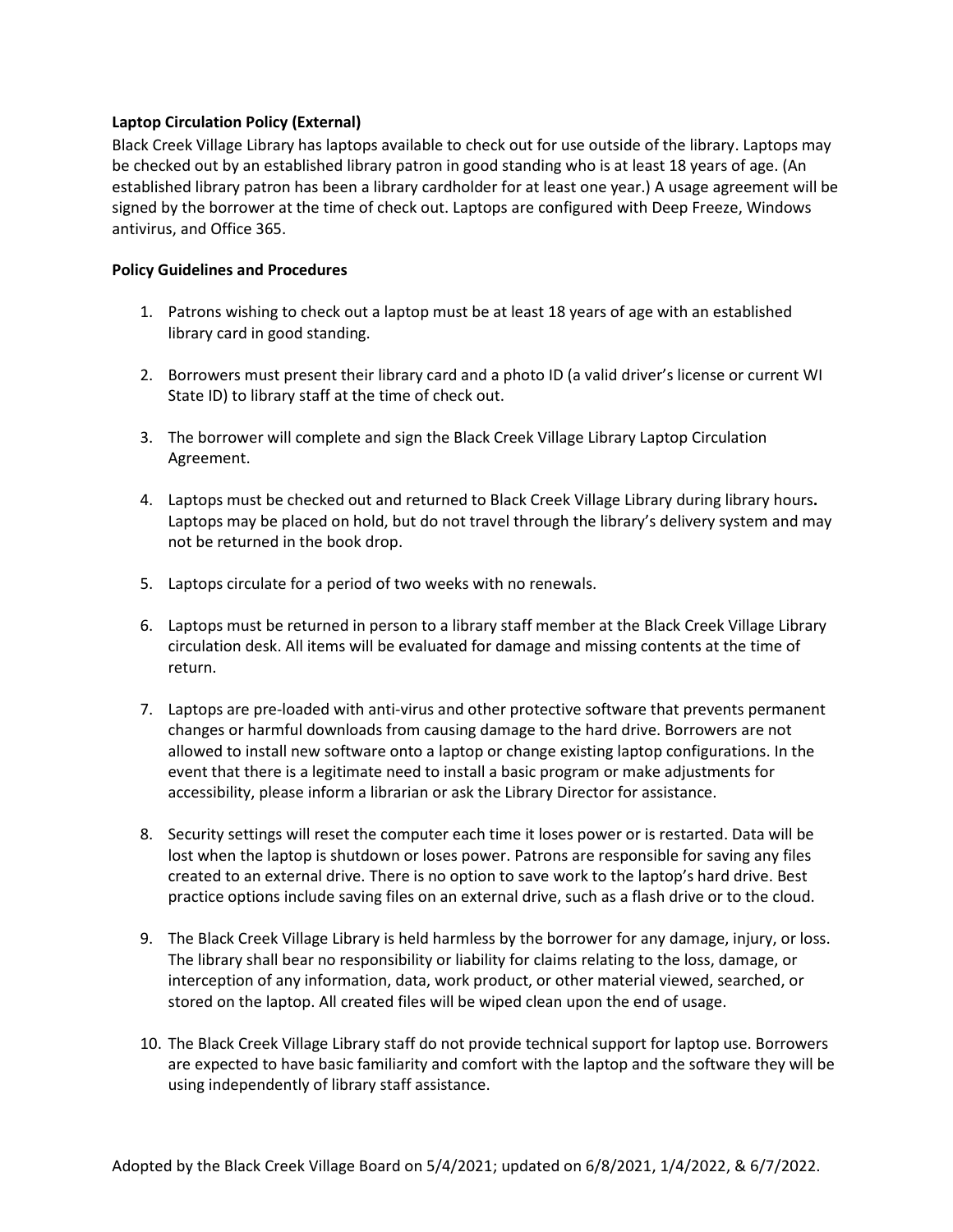- 11. Any loss or damage of the laptop should be reported immediately. Borrowers should not attempt to troubleshoot problems on the laptop.
- 12. The borrower assumes full responsibility for the cost of repair or replacement in the event the computer, charging cord, or mouse is lost, stolen, or damaged (up to \$752).
- 13. Borrowers must not engage in any illegal activities (e.g. hacking, pirating, illegal downloads of copyrighted materials, etc.) or engage in any activities inconsistent with library policies. Evidence of illegal or criminal activity will be reported to law enforcement officials.
- 14. Violation of any of the above conditions may result in suspension of laptop-borrowing or other library privileges.

This program was made possible by a grant from the Public Service Commission of Wisconsin, facilitated by Friends of Appleton Library, Inc., and the Outagamie Waupaca Library System (OWLS).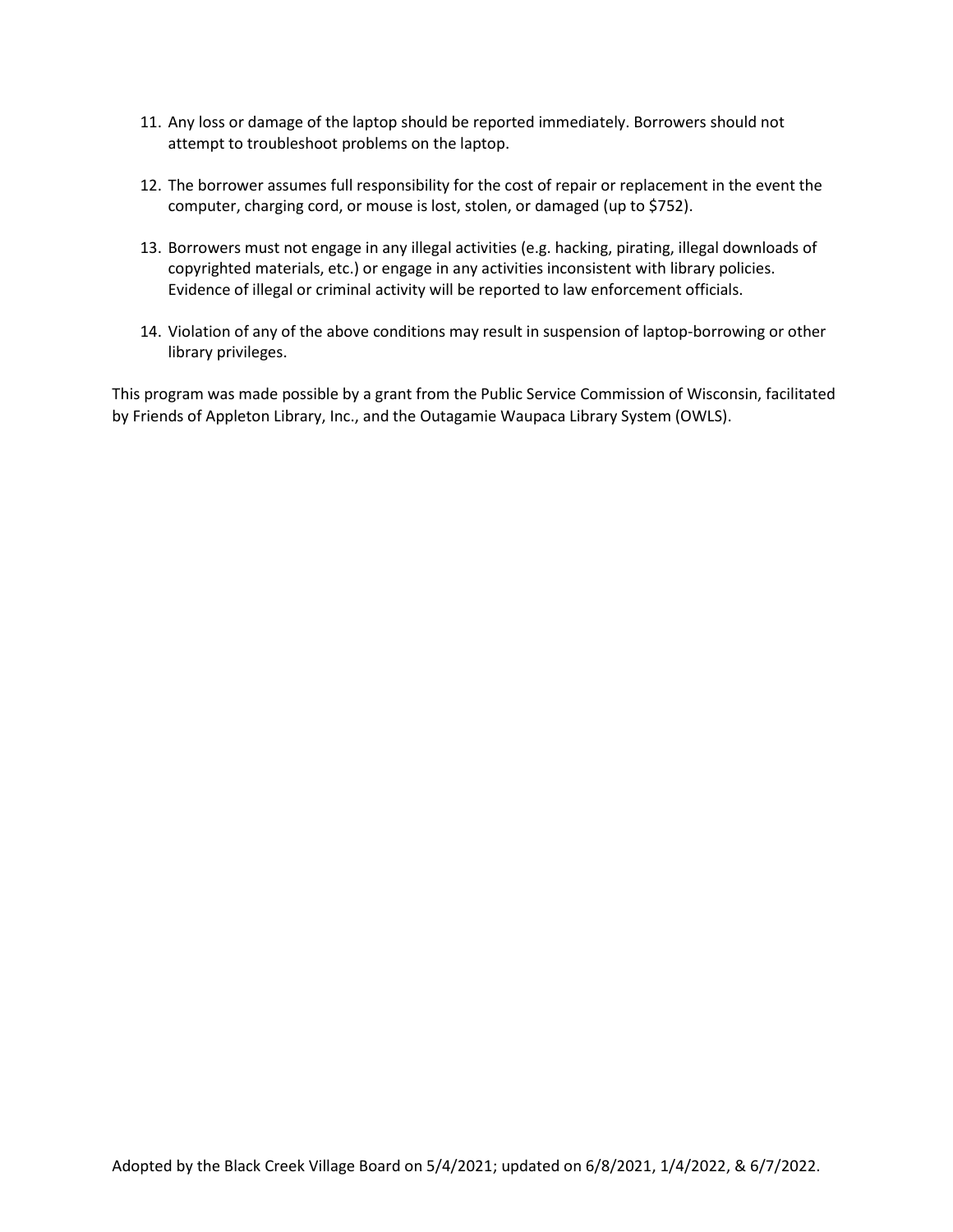# **Laptop Use Agreement (Internal) Black Creek Village Library**

### **Borrower**

I have read and understand the Black Creek Village Library Laptop Lending Policy (Internal) and agree to adhere to the terms and conditions contained therein. **I understand that all data will be lost when the laptop is shutdown or loses power and am aware of the replacement cost of \$752.**

Print Full Name: \_\_\_\_\_\_\_\_\_\_\_\_\_\_\_\_\_\_\_\_\_\_\_\_\_\_\_\_\_\_\_\_\_\_\_\_\_\_\_\_\_\_\_\_\_\_\_\_\_\_\_\_\_\_\_\_\_\_

Signed: \_\_\_\_\_\_\_\_\_\_\_\_\_\_\_\_\_\_\_\_\_\_\_\_\_\_\_\_\_\_\_\_\_\_\_ Phone Number:\_\_\_\_\_\_\_\_\_\_\_\_\_\_\_\_\_

# **Library Staff Use Only**

Today's Date:\_\_\_\_\_\_\_\_\_\_\_\_\_\_\_\_\_\_\_

## **Check-Out List**:

- \_\_\_ Laptop
- \_\_ Power Cord
- \_\_\_ Mouse
- \_\_ Patron presented a library card in good standing
- Patron presented a Driver's License or State ID

Staff initials: \_\_\_\_\_

### **Check-In List**:

- \_\_\_ Laptop
- Power Cord
- \_\_\_ Mouse

Staff initials: \_\_\_\_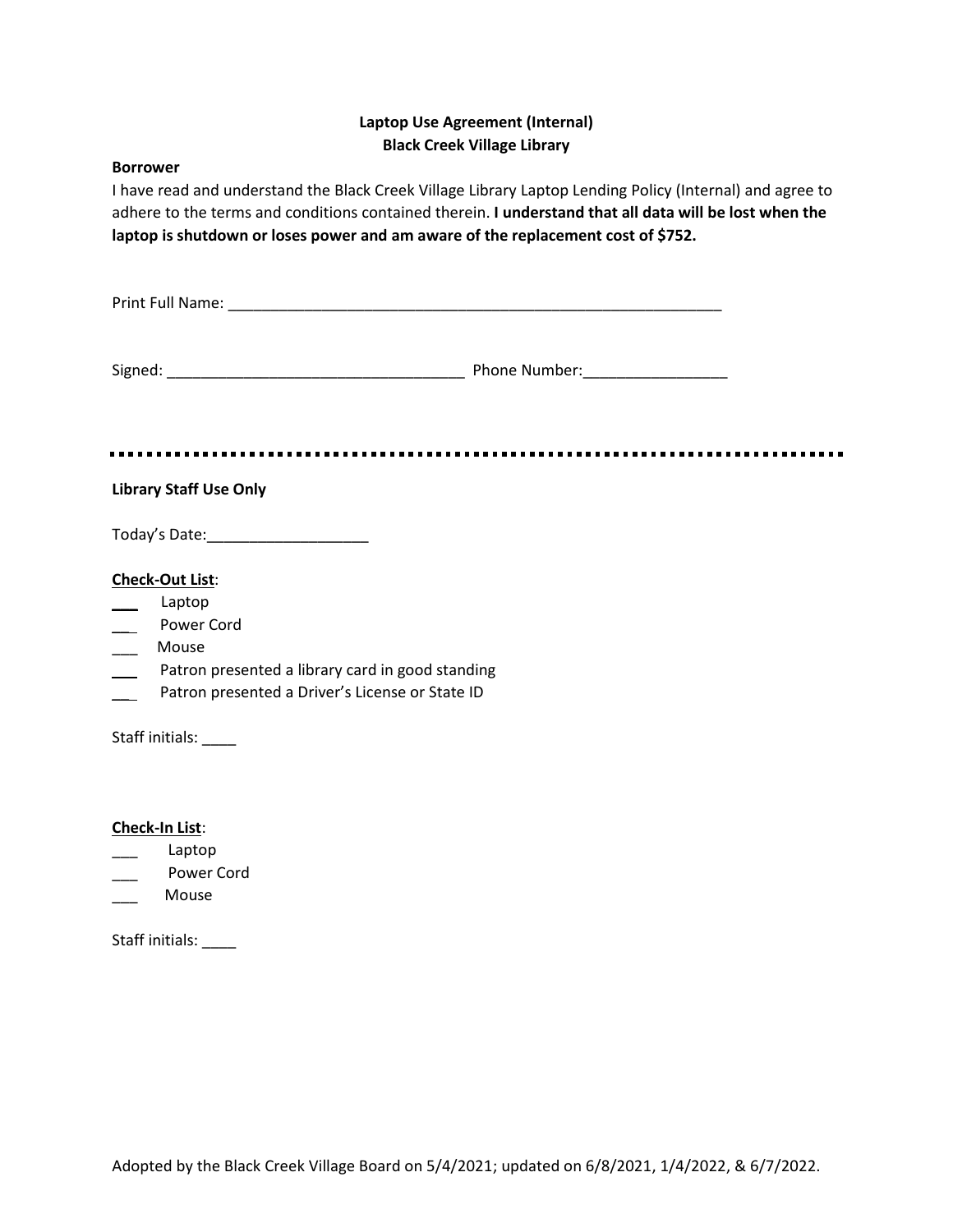# **Laptop Circulation Agreement (External) Black Creek Village Library**

### **Borrower**

I have read and understand the Black Creek Village Library Laptop Circulation Policy (External) and agree to adhere to the terms and conditions contained therein. **I understand that all data will be lost when the laptop is shutdown or loses power and am aware of the replacement cost of up to \$752.**

Print Full Name: \_\_\_\_\_\_\_\_\_\_\_\_\_\_\_\_\_\_\_\_\_\_\_\_\_\_\_\_\_\_\_\_\_\_\_\_\_\_\_\_\_\_\_\_\_\_\_\_\_\_\_\_\_\_\_\_\_\_

Signed: \_\_\_\_\_\_\_\_\_\_\_\_\_\_\_\_\_\_\_\_\_\_\_\_\_\_\_\_\_\_\_\_\_\_\_ Phone Number:\_\_\_\_\_\_\_\_\_\_\_\_\_\_\_\_\_

# **Library Staff Use Only**

Today's Date:\_\_\_\_\_\_\_\_\_\_\_\_\_\_\_\_\_\_\_

# **Check-Out List**:

- \_\_\_ Laptop
- \_\_ Power Cord
- \_\_\_ Carrying Case
- \_\_\_ Mouse
- Patron presented a library card in good standing
- Patron presented a Driver's License or State ID
- Staff confirmed the cardholder's address is current

Staff initials: \_\_\_\_

### **Check-In List**:

- \_\_\_ Laptop
- Power Cord
- \_\_\_ Carrying Case
- \_\_\_ Mouse

Staff initials: \_\_\_\_\_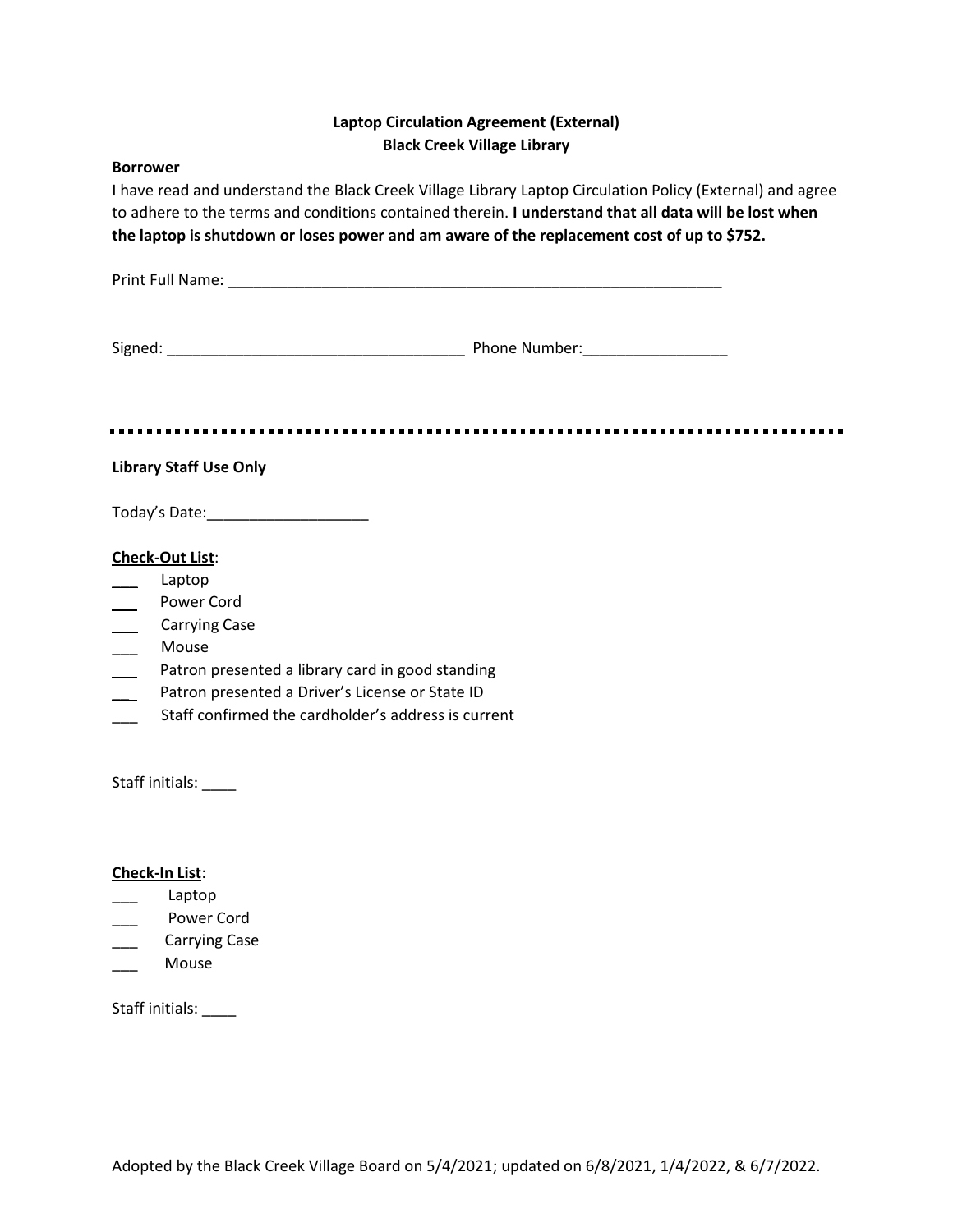## **Hotspot Circulation Policy**

Mobile Wi-Fi hotspots are available for check out by an adult with an OWLSnet library card in good standing. A Hotspot Circulation Agreement must be signed by the borrower at the time of check out.

- 1. Patron must be an adult at least 18 years old with an OWLSnet library card in good standing.
- 2. Borrowers must present their library card in good standing or an official photo ID (Driver's license or State ID) to library staff at the time of check out.
- 3. Address and phone number will be confirmed and recorded. Patron must sign the Hotspot Circulation Agreement form.
- 4. The hotspot is checked out for a period of one week and can be renewed up to three times. Renewals will not be permitted if there are existing holds for other patrons. If a patron has exhausted all renewals the item must be returned to Black Creek Village Library before another hotspot can be loaned to them.
- 5. Holds may be placed on hotspots; however, the pick up location must be Black Creek Village Library.
- 6. The hotspot must be returned to Black Creek Village Library in person at the circulation desk. All items will be checked at the time of return. Hotspots are circulated with the device, battery, power charging cable, and carrying case.
- 7. Any changes to this device, tampering or alterations is not permitted and will result in loss of borrowing privileges.
- 8. Borrowers attest that they have basic familiarity and comfort with the hotspot and devices they will be using. The library cannot guarantee hotspot coverage or connection to devices.
- 9. Black Creek Village Library and the Village of Black Creek are held harmless by the borrower for any damage, injury, or loss.
- 10. Any loss or damage of the hotspot should be reported immediately. Borrowers should not attempt to troubleshoot problems on the hotspot.
- 11. The borrower assumes full responsibility for the cost of repair or replacement in the event the hotspot is lost, stolen, or damaged. Replacement cost is \$110.
- 12. Borrowers must not engage in any illegal activities (e.g. hacking pirating, downloading illegal materials, etc.) or engage in any activities inconsistent with library policies.
- 13. Violation of any of the above conditions may result in suspension of hotspot borrowing privileges as determined by the Library Administration.
- 14. Due to the ongoing cost and monthly fees associated with hotspot lending, repeat violations of overdue devices will not be permitted. Library Administration retains the right to suspend hotspot borrowing privileges if hotspots are overdue more than 3 consecutive times.
- 15. Data will be stopped to device one (1) day after it is due, if it is not renewed on or before the original due date. Once data has been stopped, item cannot be renewed and must be returned to the library. Hotspots will be billed three (3) days after it is due.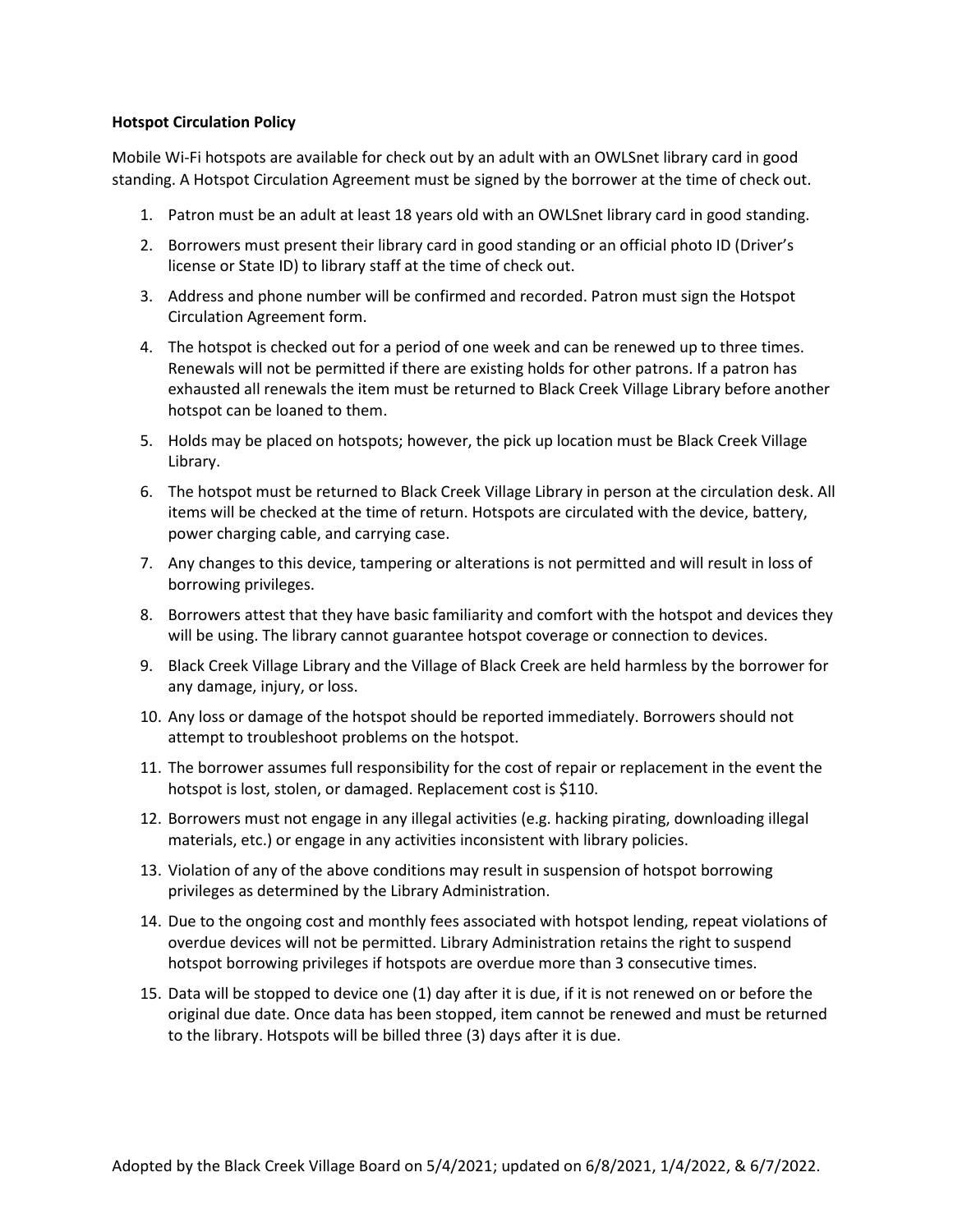# **Hotspot Circulation Policy Black Creek Village Library**

Mobile Wi-Fi hotspots are available for check out at Black Creek Village Library. These devices may be checked out by an adult with an OWLSnet library card in good standing. A Hotspot Circulation Agreement must be signed by the borrower at the time of check out.

- 1. Patron must be an adult at least 18 years old with an OWLSnet library card in good standing.
- 2. Borrowers must present their library card in good standing or an official photo ID (Driver's license or State ID) to library staff at the time of check out.
- 3. Address and phone number will be confirmed and recorded. Patron must sign the Hotspot Circulation Agreement form.
- 4. The hotspot is checked out for a period of one week and can be renewed up to three times. Renewals will not be permitted if there are existing holds for other patrons. If a patron has exhausted all renewals the item must be returned to Black Creek Village Library before another hotspot can be loaned to them.
- 5. Holds may be placed on hotspots; however, the pick up location must be Black Creek Village Library.
- 6. The hotspot must be returned to Black Creek Village Library in person at the circulation desk. All items will be checked at the time of return. Hotspots are circulated with the device, battery, power charging cable, and carrying case.
- 7. Any changes to this device, tampering or alterations is not permitted and will result in loss of borrowing privileges.
- 8. Borrowers attest that they have basic familiarity and comfort with the hotspot and devices they will be using. The library cannot guarantee hotspot coverage or connection to devices.
- 9. Black Creek Village Library and the Village of Black Creek are held harmless by the borrower for any damage, injury, or loss.
- 10. Any loss or damage of the hotspot should be reported immediately. Borrowers should not attempt to troubleshoot problems on the hotspot.
- 11. The borrower assumes full responsibility for the cost of repair or replacement in the event the hotspot is lost, stolen, or damaged. Replacement cost is \$110.
- 12. Borrowers must not engage in any illegal activities (e.g. hacking pirating, downloading illegal materials, etc.) or engage in any activities inconsistent with library policies.
- 13. Violation of any of the above conditions may result in suspension of hotspot borrowing privileges as determined by the Library Director.
- 14. Due to the ongoing cost and monthly fees associated with hotspot lending, repeat violations of overdue devices will not be permitted. Black Creek Village Library retains the right to suspend hotspot borrowing privileges if hotspots are overdue more than 3 consecutive times.
- 15. Data will be stopped to device one (1) day after it is due, if it is not renewed on or before the original due date. Once data has been stopped, item cannot be renewed and must be returned to the library. Hotspots will be billed three (3) days after it is due.

# **Hotspot Circulation Agreement**

| <b>Print Full Name of Borrower:</b> |  |
|-------------------------------------|--|
|                                     |  |

| $\sim$<br>the contract of the contract of<br>Signed | ,,,,<br>udle. " |
|-----------------------------------------------------|-----------------|
|-----------------------------------------------------|-----------------|